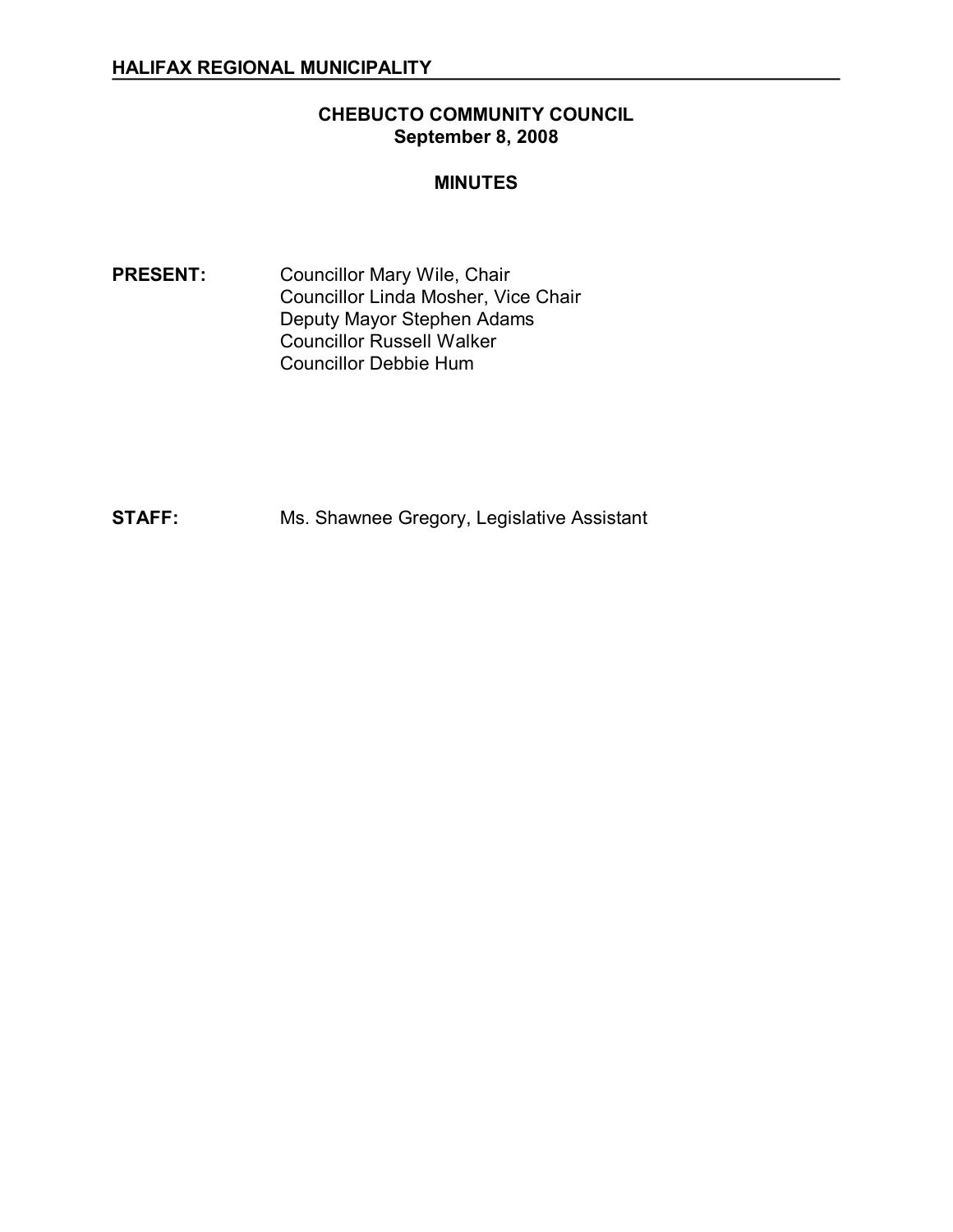# TABLE OF CONTENTS

| 1 <sub>1</sub>   |                                                                                                                                                                                                                                                              |  |  |
|------------------|--------------------------------------------------------------------------------------------------------------------------------------------------------------------------------------------------------------------------------------------------------------|--|--|
| 2.               |                                                                                                                                                                                                                                                              |  |  |
| 3.               | APPROVAL OF THE ORDER OF BUSINESS AND APPROVAL OF                                                                                                                                                                                                            |  |  |
| $\overline{4}$ . | BUSINESS ARISING OUT OF THE MINUTES  4<br>4.1<br>4.1.1 Welcome to Halifax Sign - St. Margaret's Bay Road  4<br>4.1.2 Tremont Park Alternate Main Entrance  4                                                                                                 |  |  |
| 5.               |                                                                                                                                                                                                                                                              |  |  |
| 6.               |                                                                                                                                                                                                                                                              |  |  |
| 7 <sub>1</sub>   |                                                                                                                                                                                                                                                              |  |  |
| 8.               | 8.1<br>8.2                                                                                                                                                                                                                                                   |  |  |
| 9.               | CORRESPONDENCE, PETITIONS AND PRESENTATIONS  5<br>9.1<br>9.1.1 E-mail from a Resident Re: Piercey Field Improvements 5<br>9.1.2 E-mail from a Resident Re: Crown Drive Traffic Control  5<br>9.2<br>9.3                                                      |  |  |
| 10.              | 10.1.1 Case 01124: Second Amending Development Agreement -<br>10.2<br>10.2.1 Chocolate Lake Beach-Councillor Mosher  6<br>10.2.2 Sir Sandford Fleming Park - Councillor Mosher  6<br>10.2.3 Bike Lanes - Councillor Mosher (entitled to contain the set of 6 |  |  |
| 11.              |                                                                                                                                                                                                                                                              |  |  |
| 12.              |                                                                                                                                                                                                                                                              |  |  |

2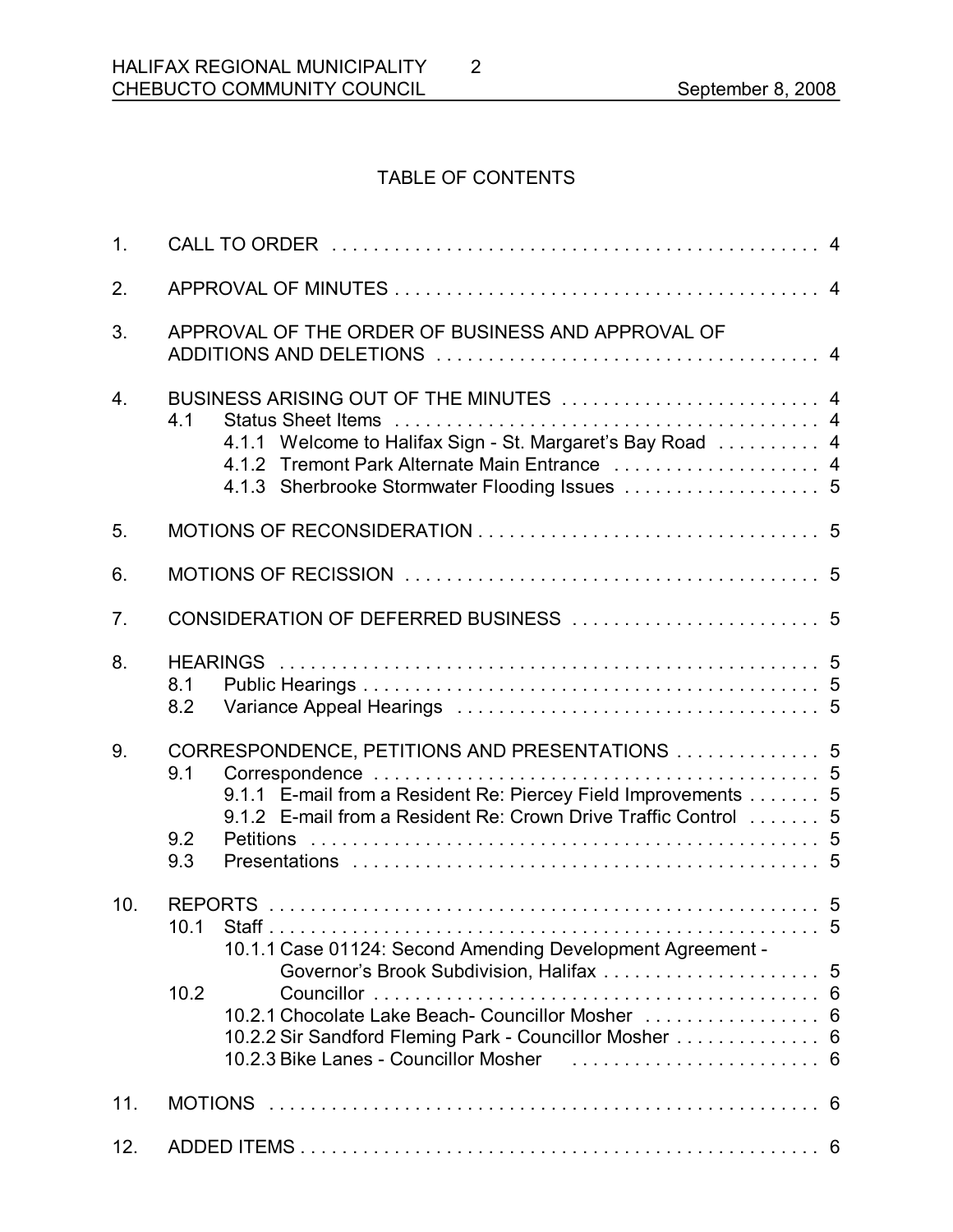# HALIFAX REGIONAL MUNICIPALITY CHEBUCTO COMMUNITY COUNCIL September 8, 2008

3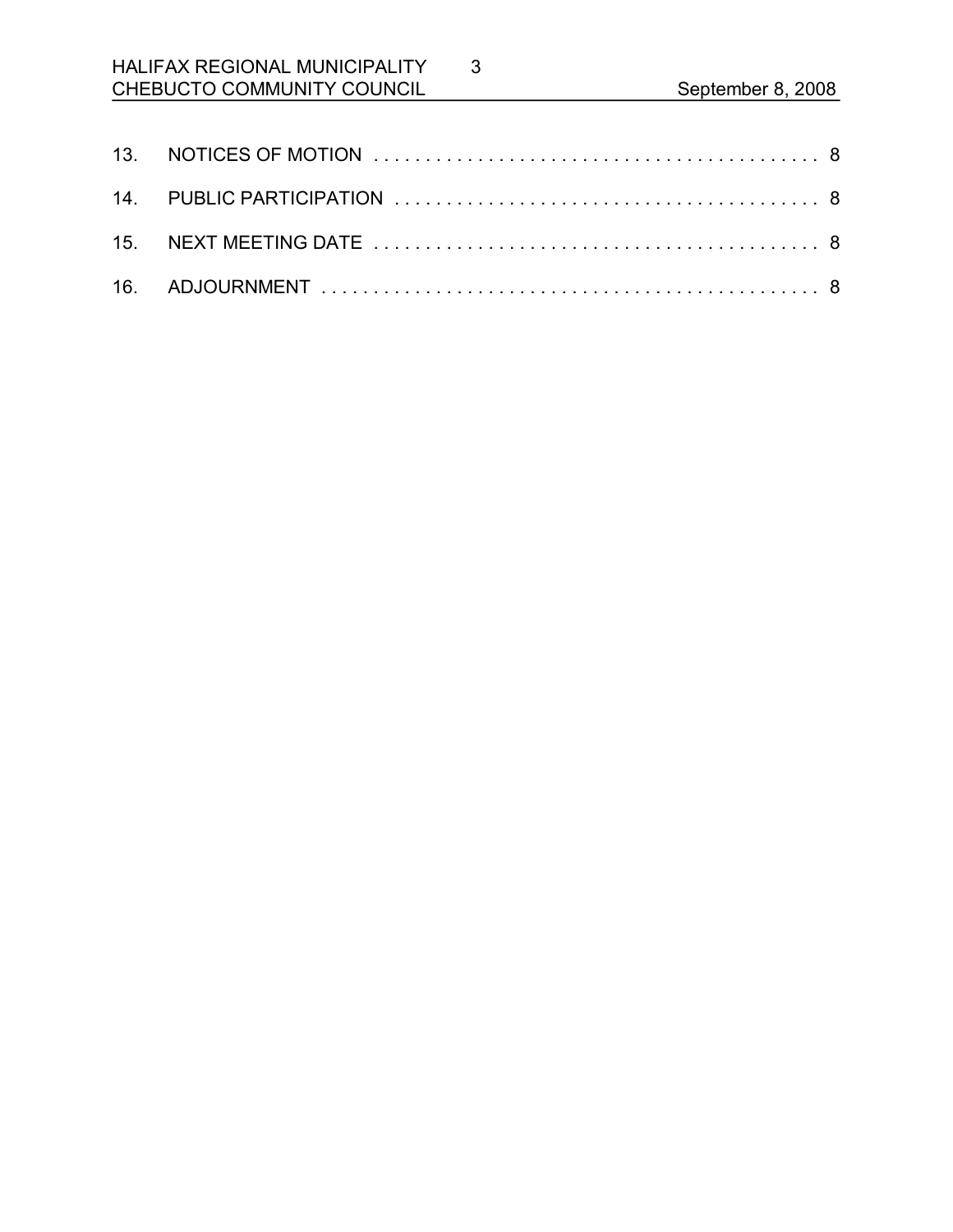# **1. CALL TO ORDER**

The Chair called the meeting to order at 7:01 p.m.

## **2. APPROVAL OF MINUTES June 9 & July 8, 2008**

**MOVED byCouncillorWalker, seconded by Councillor Hum, that the minutes of June 9, 2008 & July 8, as presented, be approved. MOTION PUT AND PASSED.** 

# **3. APPROVAL OF THE ORDER OF BUSINESS AND APPROVAL OF ADDITIONS AND DELETIONS**

## **Additions:**

- 12.1 Welcome to Halifax Sign St. Margarets Bay Road
- 12.2 Black Rock and Dingle Beaches Have Reopened Councillor Mosher
- 12.3 Traffic Concern Councillor Mosher
- 12.4 Dunbrack Street Rose Bushes Councillor Hum

Councillor Mosher advised that the Information Itemregarding 209 Herring Cove Road had been dealt with as both the former Harvey's and Tim Hortons buildings on the site had been torn down.

**MOVED by Councillor Mosher, seconded by Deputy Mayor Adams, that the Order of Business, as amended, be approved. MOTION PUT AND PASSED.** 

- **4. BUSINESS ARISING OUT OF THE MINUTES:**
- **4.1 Status Sheet Items:**

#### **4.1.1 Welcome to Halifax Sign - St. Margaret's Bay Road**

C An information report dated July 22, 2008 was circulated.

Deputy Mayor Adams advised that this item could be removed from the Status Sheet, however, it would be for all the wrong reasons. His expressed his displeasure that it had taken staff three years to decide that the requested sign was in the wrong location as it was no longer the area boundary.

#### **4.1.2 Tremont Park Alternate Main Entrance**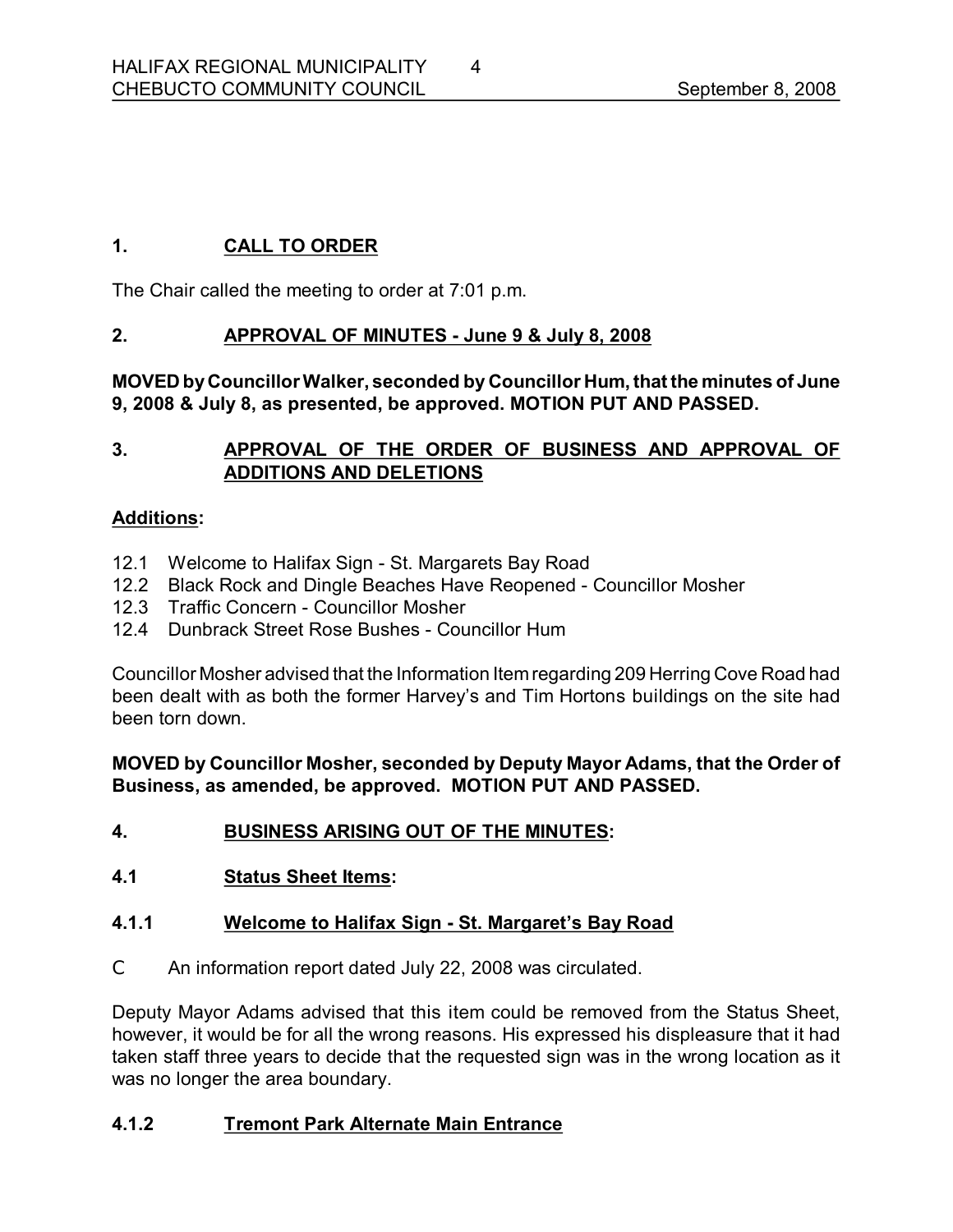C An information report dated June 23, 2008 was submitted.

Councillor Hum advised that this had been a long standing issue and noted that she would like to discuss the matter with staff and hold a community meeting.

5

She indicated that she would like this item to remain on the Status Sheet.

## **4.1.3 Sherbrooke Stormwater Flooding Issues**

C An information report dated July 22, 2008 was circulated.

Councillor Hum noted that extensive follow up with staff had taken place since the information report was written. She advised that she was continuing to meet with staff on the matter and that an additional report would be coming forward for residents.

She indicated that she would like this item to remain on the Status Sheet.

|  | 5. | <b>MOTIONS OF RECONSIDERATION - NONE</b> |  |
|--|----|------------------------------------------|--|
|--|----|------------------------------------------|--|

## **6. MOTIONS OF RECISSION NONE**

- **7. CONSIDERATION OF DEFERRED BUSINESS NONE**
- **8. HEARINGS:**
- **8.1 Public Hearings None**
- **8.2 Variance Appeal Hearings None**
- **9. CORRESPONDENCE, PETITIONS AND PRESENTATIONS:**
- **9.1 Correspondence:**

#### **9.1.1 Email from a Resident Re: Piercey Field Improvements**

Councillor Walker advised that this matter had already been dealt with and that no further action was required.

#### **9.1.2 Email from a Resident Re: Crown Drive Traffic Control**

Councillor Mosher advised that the email had already been distributed to members of Council and that no further action was required by the Community Council.

#### **9.2 Petitions:**

#### **9.3 Presentations: None**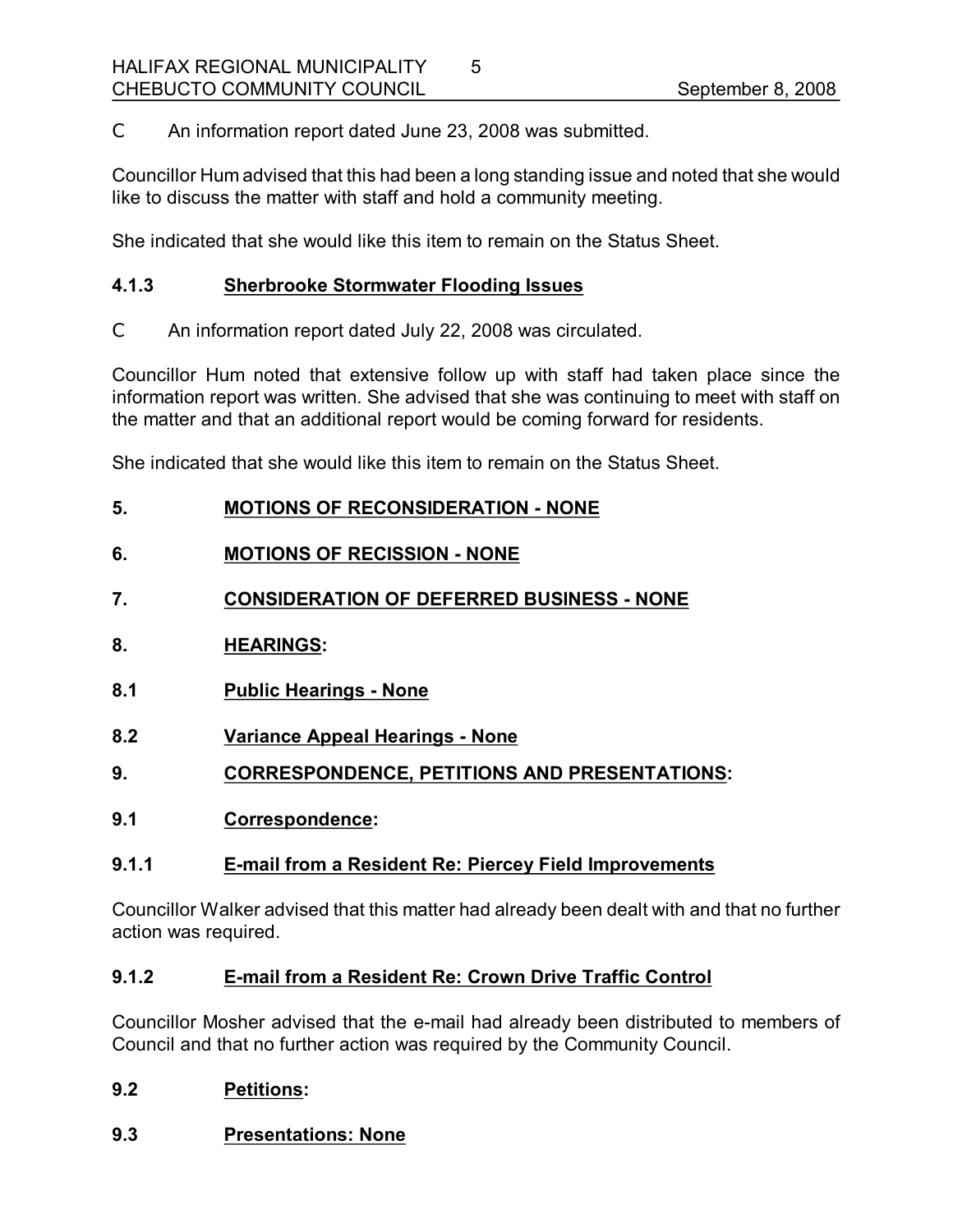## **10. REPORTS:**

**10.1 Staff:**

## **10.1.1 Case 01124: Second Amending Development Agreement Governor's Brook Subdivision, Halifax**

6

C A report dated July 24, 2008 was submitted.

**MOVED BY Adams, seconded by Mosher, that Chebucto Community Council give Notice of Motion to consider the proposed Amending Agreement, as described in Attachment "A", to modify the maximum permitted driveway width, and schedule a public hearing for October 6, 2008. MOTION PUT AND PASSED.** 

**10.2 Councillor:**

#### **10.2.1 Chocolate Lake Beach Councillor Mosher**

Councillor Mosher advised that Chocolate Lake Beach had been busier than usual this season and as a result there were more cigarette butts in the sand and more garbage due to a lack of receptacles. She noted that swimming lessons had been cancelled on a number of occasions due to dog feces on the beach and that washrooms were messy and broken. She felt that the beach had been overused and under maintained and indicated that she

had already requested that staff rake the beach more frequently.

**MOVED BY Councillor Mosher, seconded by Deputy Mayor Adams, that the Chebucto CommunityCouncil request a staffreport regarding what measures could be taken by HRM staff to ensure that Chocolate Lake Beach is better maintained. MOTION PUT AND PASSED.** 

#### **10.2.2 Sir Sandford Fleming Park Councillor Mosher**

Councillor Mosher advised that this was in reference to the long standing issue of residents booking the bandstand only to arrive and find that it was already in use. She felt that additional measures could be implemented to alleviate this matter.

**MOVED BY Councillor Mosher, seconded by Deputy Mayor Adams, that the Chebucto Community Council request that staff look into recent negative incidents of the booking of Sir Sandford Fleming Park and the bandstand. MOTION PUT AND PASSED.** 

#### **10.2.3 Bike Lanes Councillor Mosher**

**MOVED BY Councillor Mosher, seconded by Councillor Hum that the Chebucto Community Council request a staff report on obtaining funding for bike lanes for all**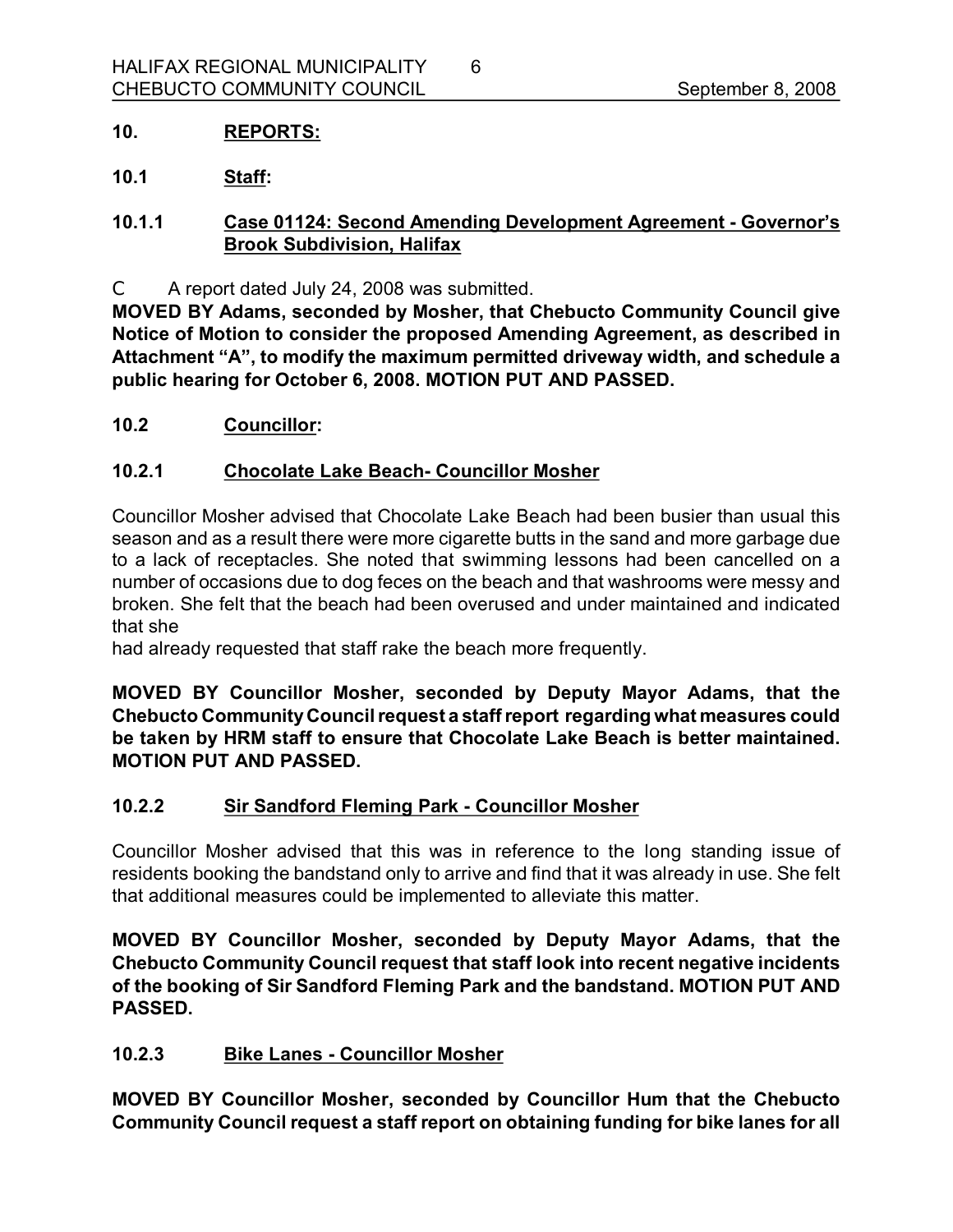# **five of the Chebucto Community Council districts; particularly on arterial roads. MOTION PUT AND PASSED.**

7

Councillor Hum also requested that staff look into the issue of cyclists using the Fairview overpass on to the highway.

### **11. MOTIONS NONE**

#### **12. ADDED ITEMS**

## 12.1 **Welcome to Halifax Sign - St. Margarets Bay Road**

This item was dealt with under Status Sheet item 4.1.1. Please see page 3.

## **12.2 Black Rock and Dingle Beaches Have Reopened Councillor Mosher**

Councillor Mosher noted that this was in reference to the beaches being closed numerous times even though, to her knowledge, the water levels had only been exceeded twice. She requested a more efficient manner of testing, however, she noted that she was also in support of caution.

**MOVED BY Councillor Mosher, seconded by Councillor Hum, that the Chebucto CommunityCouncil request a staffreportregarding the adoptionof betterguidelines of water testing to ensure that Black Rock and Dingle Beaches are not closed unnecessarily. MOTION PUT AND PASSED.** 

#### **12.3 Traffic Concern Councillor Mosher**

C A letter from a resident was circulated.

Councillor Mosher advised that the resident's name was unclear on the submission and requested that they please come forward.

## **MOVED BY Councillor Mosher, seconded by Councillor Walker, that the Chebucto Community Council request a staff report on consideration of making St. Margarets Bay Road a non truck route. MOTION PUT AND PASSED.**

#### **12.4 Dunbrack Street Rose Bushes Councillor Hum**

Councillor Hum stated that at the June Chebucto Community Council meeting staff had been given direction to ensure that the Dunbrack Street rose bushes were being maintained. It had been requested that staff be dedicated to cleaning up the rose bushes or to hire a contractor if necessary. Councillor Hum noted that maintenance had begun in July and the completed sections looked lovely, however, other priorities had taken over and the clean up had been put on hold. Councillor Hum was concerned that this was being deferred as summer was almost over and time was running out. She stated that this was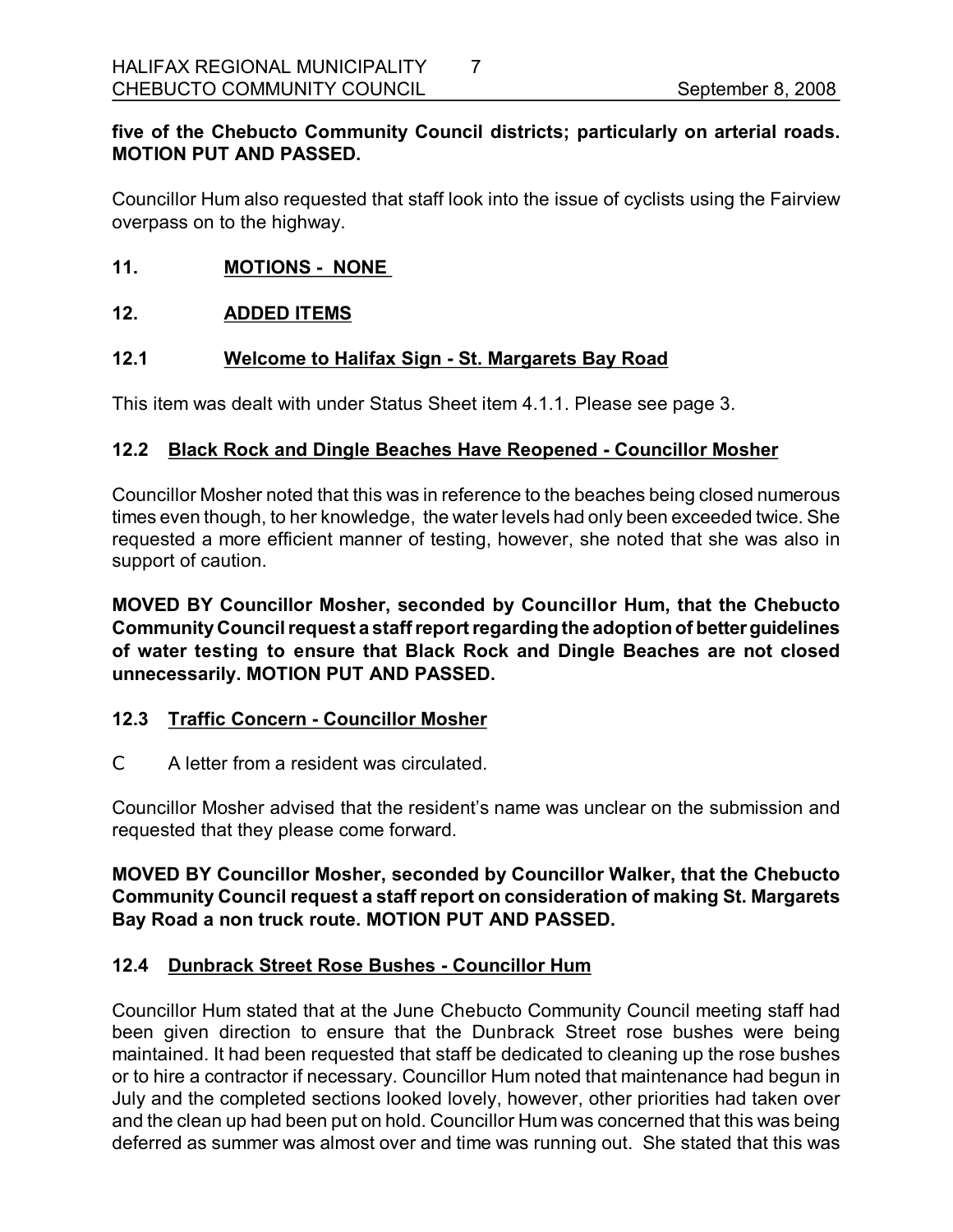a safety issue and noted that a CPTED audit had been done and that the Police had also responded.

8

**MOVED BY Councillor Hum, seconded by Deputy Mayor Adams, that the Chebucto Community Council reaffirm the need for staff to carry out maintenance of the Dunbrack Streetrose bushes immediately; further to the motion passed at the June, 2008 Community Council meeting. MOTION PUT AND PASSED.**

The Community Council also suggested keeping seasonal staff on a month longer to carry out this work if they had not yet been let go.

## **13. NOTICES OF MOTION NONE**

#### **14. PUBLIC PARTICIPATION**

**Ms. Kelly Greenwood**, of Birkshire Close, Halifax, stated that she was speaking to the issue of the closed Birkshire Walkway. She noted that there had been a staff meeting with Mr. Peter Bigelow, Manager of Real Property Planning and that a report was three years in the making.

## **15. NEXT MEETING DATE**

The next meeting was scheduled for Monday, October 6, 2008.

#### **16. ADJOURNMENT**

The meeting was adjourned at 7:24 p.m.

Shawnee Gregory Legislative Assistant